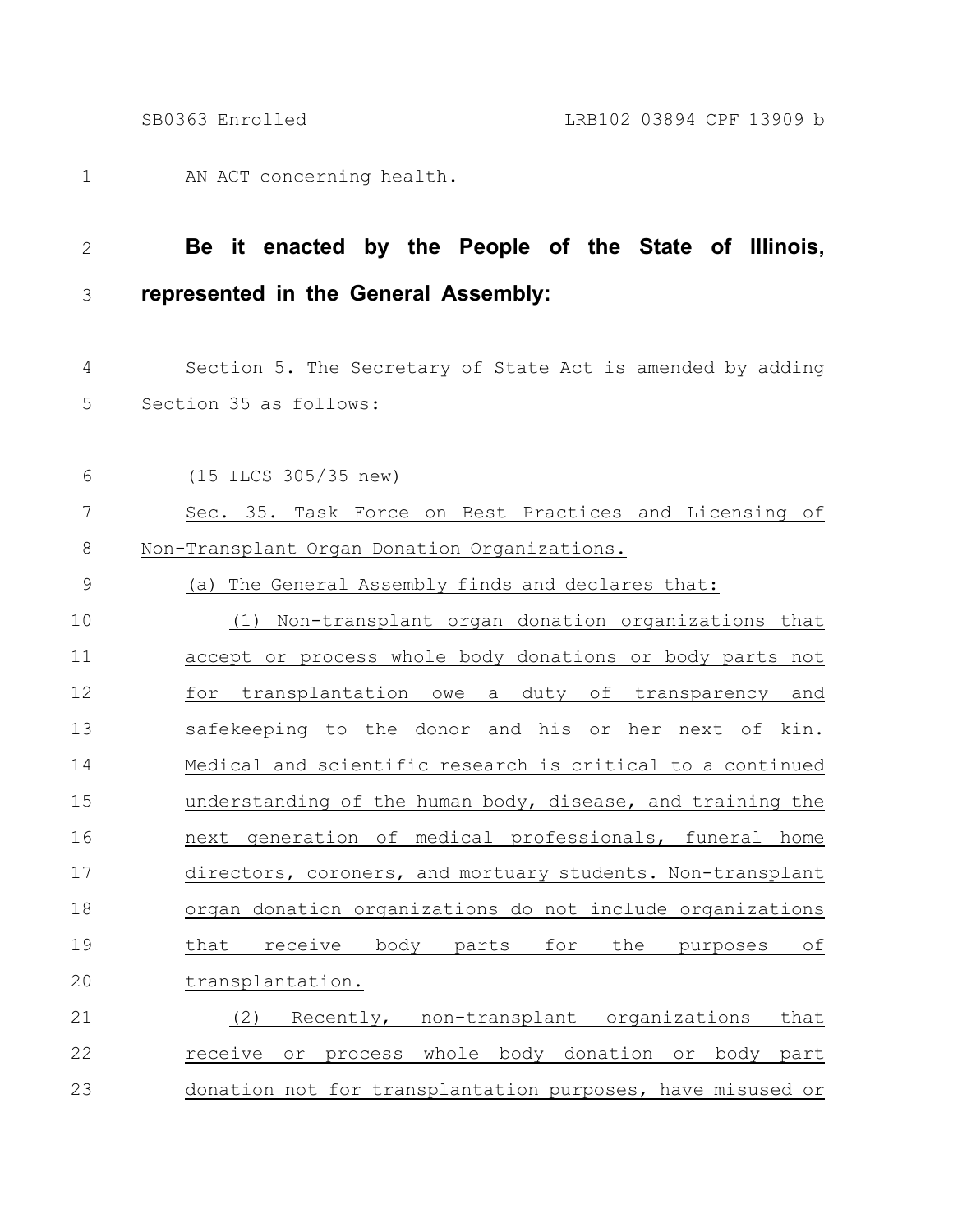SB0363 Enrolled - 2 - LRB102 03894 CPF 13909 b

| $\mathbf{1}$   | mishandled donor bodies and body parts.                        |
|----------------|----------------------------------------------------------------|
| $\mathbf{2}$   | (3) Neither State nor federal law adequately regulates         |
| 3              | this industry.                                                 |
| $\overline{4}$ | (b) As used in this Section, "Task Force" means the Task       |
| 5              | Force on Best Practices and Licensing of Non-Transplant Organ  |
| 6              | Donation Organizations.                                        |
| 7              | (c) There is created a Task Force on Best Practices and        |
| $\,8\,$        | Licensing of Non-Transplant Organ Donation Organizations to    |
| $\mathsf 9$    | review and report on national standards for best practices in  |
| 10             | relation to the licensing and regulation of organizations that |
| 11             | solicit or accept non-transplantation whole bodies and body    |
| 12             | parts, including licensing standards, State regulation,        |
| 13             | identification of bodies and body parts, and sanctions. The    |
| 14             | qoal of<br>Task Force is to research the industry,<br>the      |
| 15             | investigate State and local standards, and provide             |
| 16             | recommendations to the General Assembly and Office of the      |
| 17             | Governor.                                                      |
| 18             | The Task Force's report shall include, but not be<br>(d)       |
| 19             | limited to, standards for organizations that accept whole body |
| 20             | and body part donation, the application process for licensure, |
| 21             | best practices regarding consent, the identification,          |
| 22             | labeling, handling and return of bodies and body parts to      |
| 23             | ensure proper end-use and return to the next of kin, and best  |
| 24             | practices for ensuring donors and next of kin are treated with |
| 25             | transparency and dignity. The report shall also evaluate and   |
| 26             | make a recommendation as to the area of State government most  |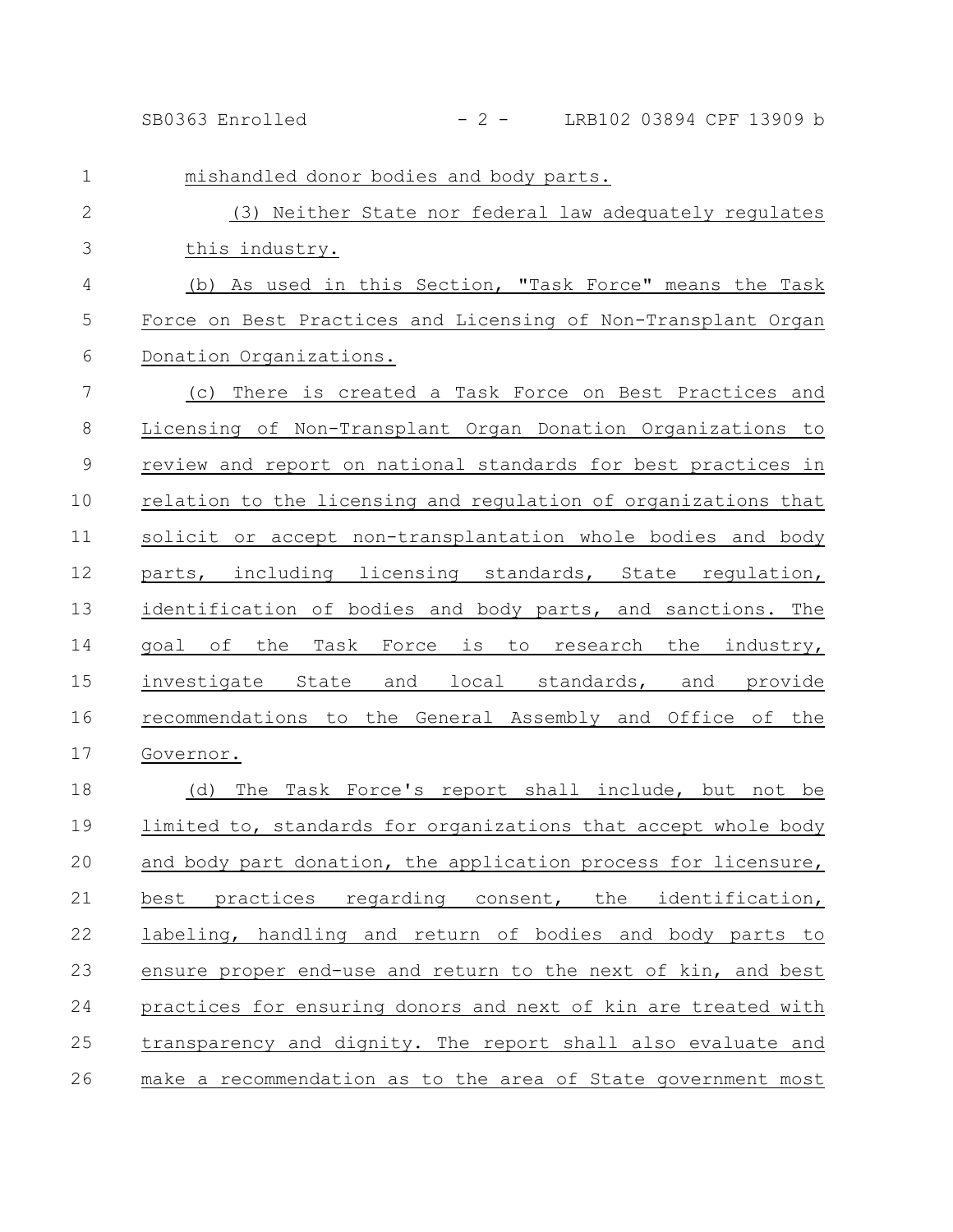SB0363 Enrolled - 3 - LRB102 03894 CPF 13909 b

appropriate for licensing organizations and regulation of the industry. The report shall also make a recommendation on legislation to enact the findings of the Task Force. (e) The Task Force shall meet no less than 5 times between the effective date of this amendatory Act of the 102nd General Assembly and December 31, 2021. The Task Force shall prepare a report that summarizes its work and makes recommendations resulting from its review. The Task Force shall submit the 1 2 3 4 5 6 7 8

report of its findings and recommendations to the Governor and General Assembly no later than January 15, 2022. 9 10

(f) The Task Force shall consist of the following 8 members: 11 12

(1) the Secretary of State or his or her designee; (2) one member appointed by the Secretary of State from the Department of Organ Donor of the Office of the Secretary of State; 13 14 15 16

(3) one member appointed by the President of the Senate; (4) one member appointed by the Minority Leader of the 17 18 19

Senate; (5) one member appointed by the Speaker of the House 20 21

of Representatives; 22

(6) one member appointed by the Minority Leader of the House of Representatives; 23 24

(7) one member appointed by the Director of Public Health; and 25 26